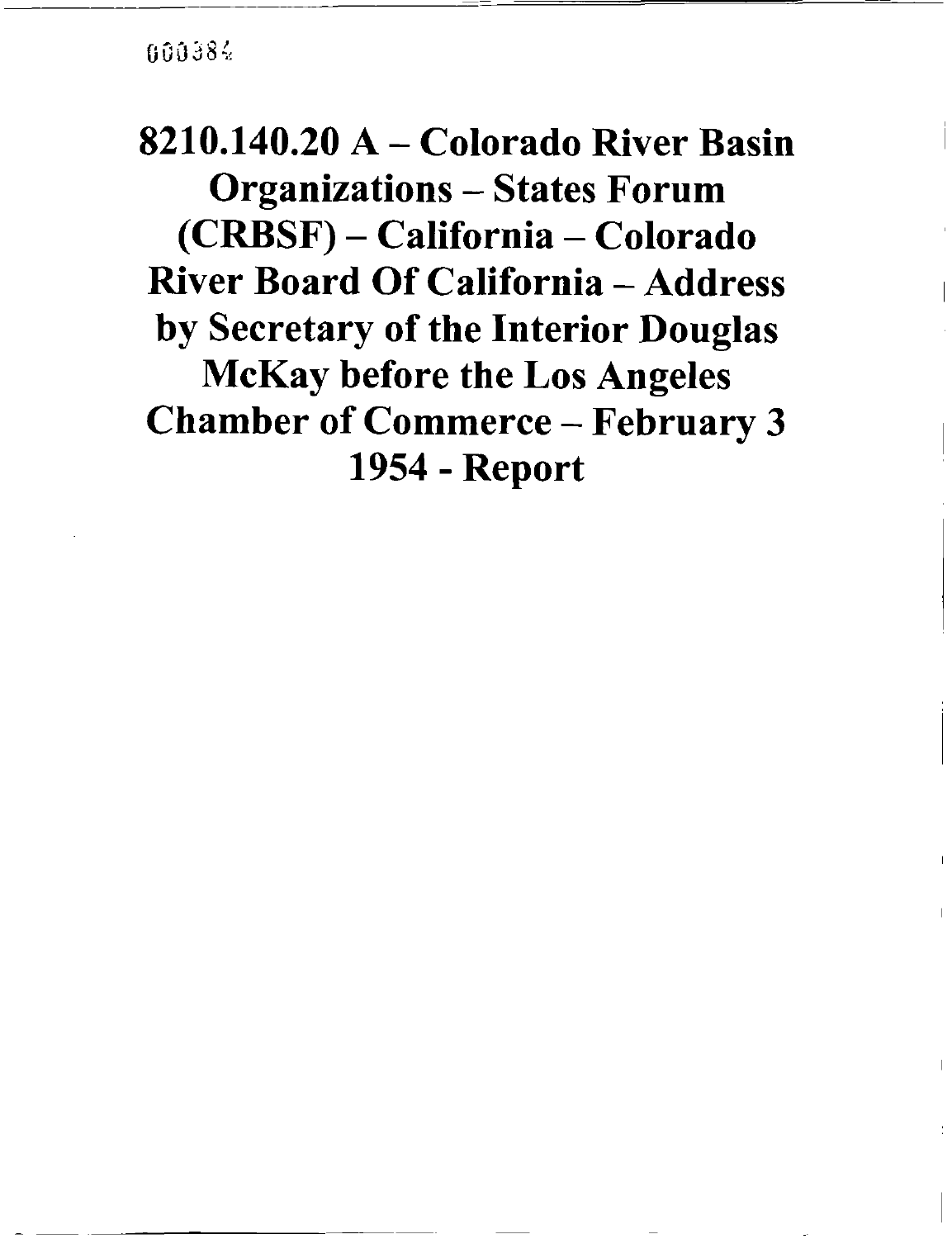ADDRESS BY SECRETARY OF THE INTERIOR DOUGLAS NGKAY BEFORE THE LOS ANGELES CHAMBER OF COMMERCE, FEBRUARY 3, 1954

For Release on Delivery

ريركا

It is always a pleasure to return to the West Coast if even for only a short visit, and to enjoy your traditional California weather and hospitality.

Meeting with this distinguished group here tonight of course, is a particular pleasure for me since we have a mutual interest in the challenging task of resource development.

I want to talk to you tonight about several of the more difficult problems we face in carrying out this task wisely and effectively. As diverse as these resource problems may appear at first glance, they all involve as a common denominator the necessity for assuring resource development in a manner which takes cognizance of not only the needs of the moment but of the long-term needs of the future,

Both considerations are important. It is the essence of good resource planning to make sure that we do not rob Peter to pay Paul.

There is one subject in these United States on which emotions can be aroused at the slightest provocation. That is when someone asks what constitutes the wise use of the natural resources of the Nation.

Take the Dinosaur National Monument. I'll talk more of that later.

Nothing seems closer to us, especially in the western part of the country, than the resources of the earth which have made this Nation great. We see them all around us--rivers, forests, minerals, and the land itself.

Together they make up the greatest assets we have in the West. Just as the continued prosperity of the Mest depends on the wise use of its natural resources, this prosperity is of crucial importance to the entire Nation which depends upon the West as one of its most vital productive areas.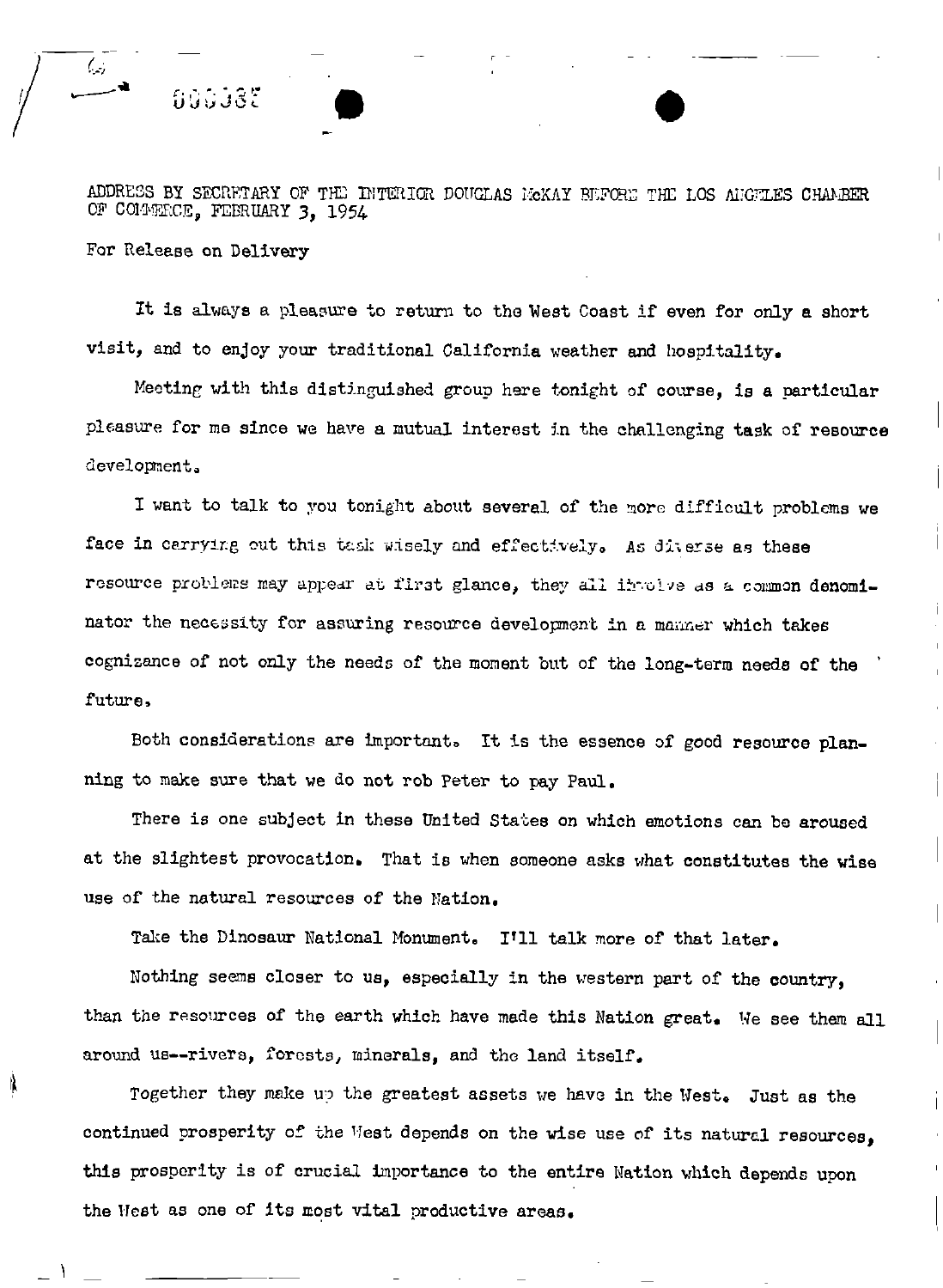### $0.338$

6

l.

On the subject of natural resources we have two extremes. There are those who would exploit these resources to the utmost, giving no thought to their conservation but anly to the immediate gain to be obtained.

On the other extreme are those who want a " hands off" policy, <sup>a</sup> policy which wauld lock up these resources forever and permit no one to touch them.

Somewhere between these two extremes is the logical course to follow. It is not to make a Solomon decision of trying. It is a case of trying to find the point between these extremes where we can use these resources in such a fashion today that they will continue to be of use to future generations.

Gifford Pinchot in his book "Breaking New Ground" said " conservation is the foresighted utilizatian, preservation, and renewal of forests, waters, lands, and minerals, for the greatest good of the greatest number for the longest time."

And Governar Pinchot added:

To the use af the natural resources, renewable or nonrenewable, each generation has the first right. Nevertheless, no generation can be allowed needlessly to damage or reduce the future general wealth and welfare by the way it uses or misuses any natural resource."

That, from one of the foremost conservationists of our time, is accepted doctrine.

It represents the view that samewhere between the two extremes of those wha say "hands off" and those who would despoil our natural resources there is middle graund. That is the place whore the Department of the Interior steps inta the picture and has a responsibility.

He are determined to conserve the natural resources of the Nation by their wise use. The resources belong to all of the people and all the people should obtain the benefits from them.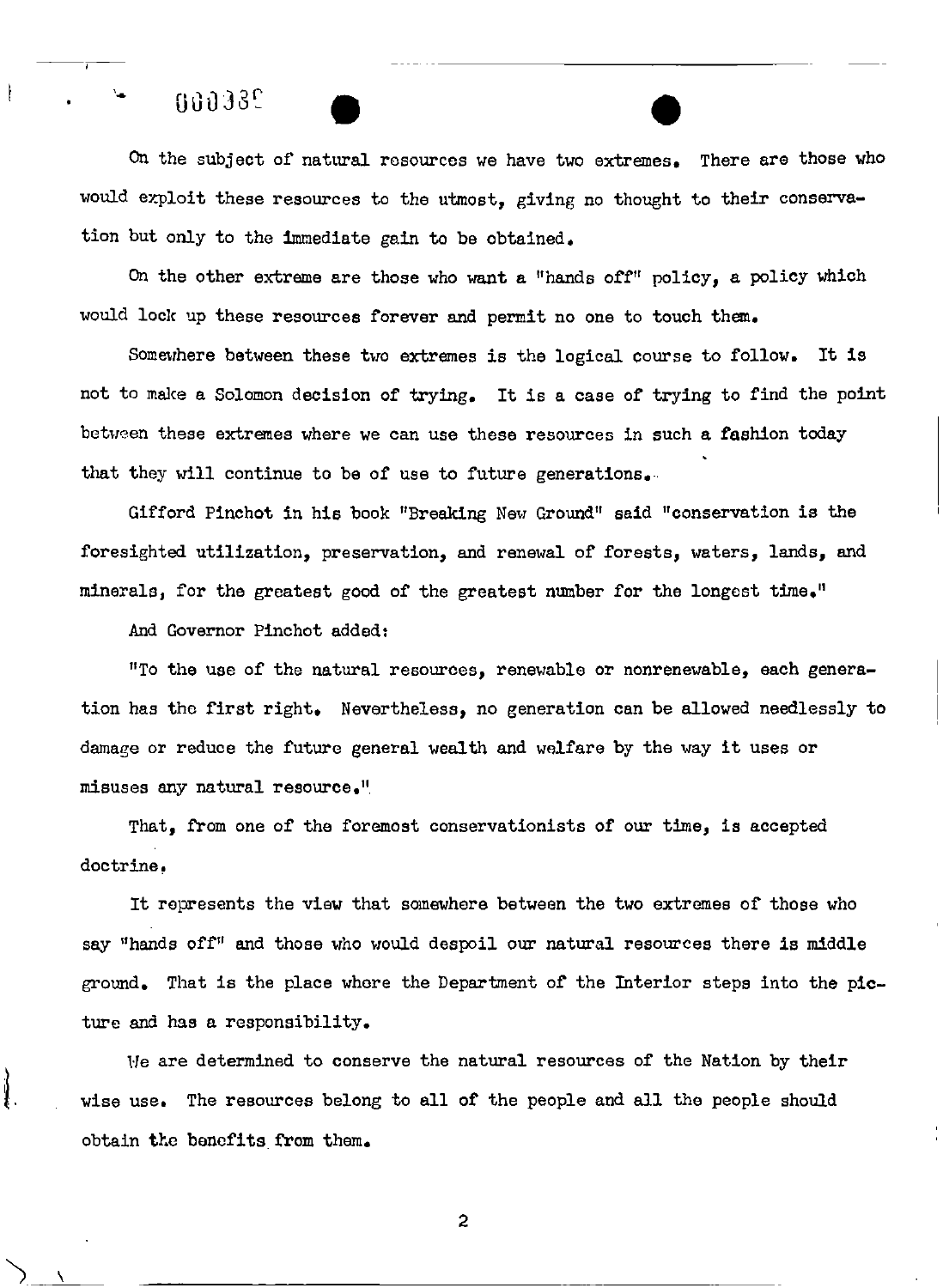# $000387$

Here in the State of California, where you have some of the greatest natural resources in the national parks, Yosemite, Sequoia, Lassen and others, you know what it means to make wise use of those resources.

They belong to all the people. These parks have been developed so they are easy of access. People from all parts of the Nation--yes, all parts of the world-come to visit them.

They are being used wisely and widely. So are the other national parks. Roads have been built and facilities have been made available to make the parks more accessible and more enjoyable to the millions of people who each year are visiting the park system in ever-increasing numbers. The interest of you Californians in the national parks is graphically indicated by the estimate that California license plates are seen in our parks more frequently than those of any other State.

Let me remind you that three of the most popular park areas in the whole Weatern United States are those whose facilities have either been created or improved by Federal reclamation construction, for which the public users are paying not <sup>a</sup> single dime.

Two of tha three leading national park areas in the nunber of visitors last year, in fact, tha Lake Mead Recreational Area and the Great Smoky National Park, have both benefited greatly from Federal dam developments. Lake Mead had 2,200,000 visitors last year. One wonders how many would have visited the area if it had not been transformed by the construction of Hoover Dam from <sup>a</sup> silt-choked, fishless stream far down in the depths of Boulder and Black Canyon into <sup>a</sup> beautiful lake offering boundless recreational opportunities.

North of here, you have the Millerton Lake Recreational Area, used by half a million people as the result of the creation of Millerton Lake, in back of Friant Dam. Further north, the construction of Shasta Dam has created <sup>a</sup> glimmering jewel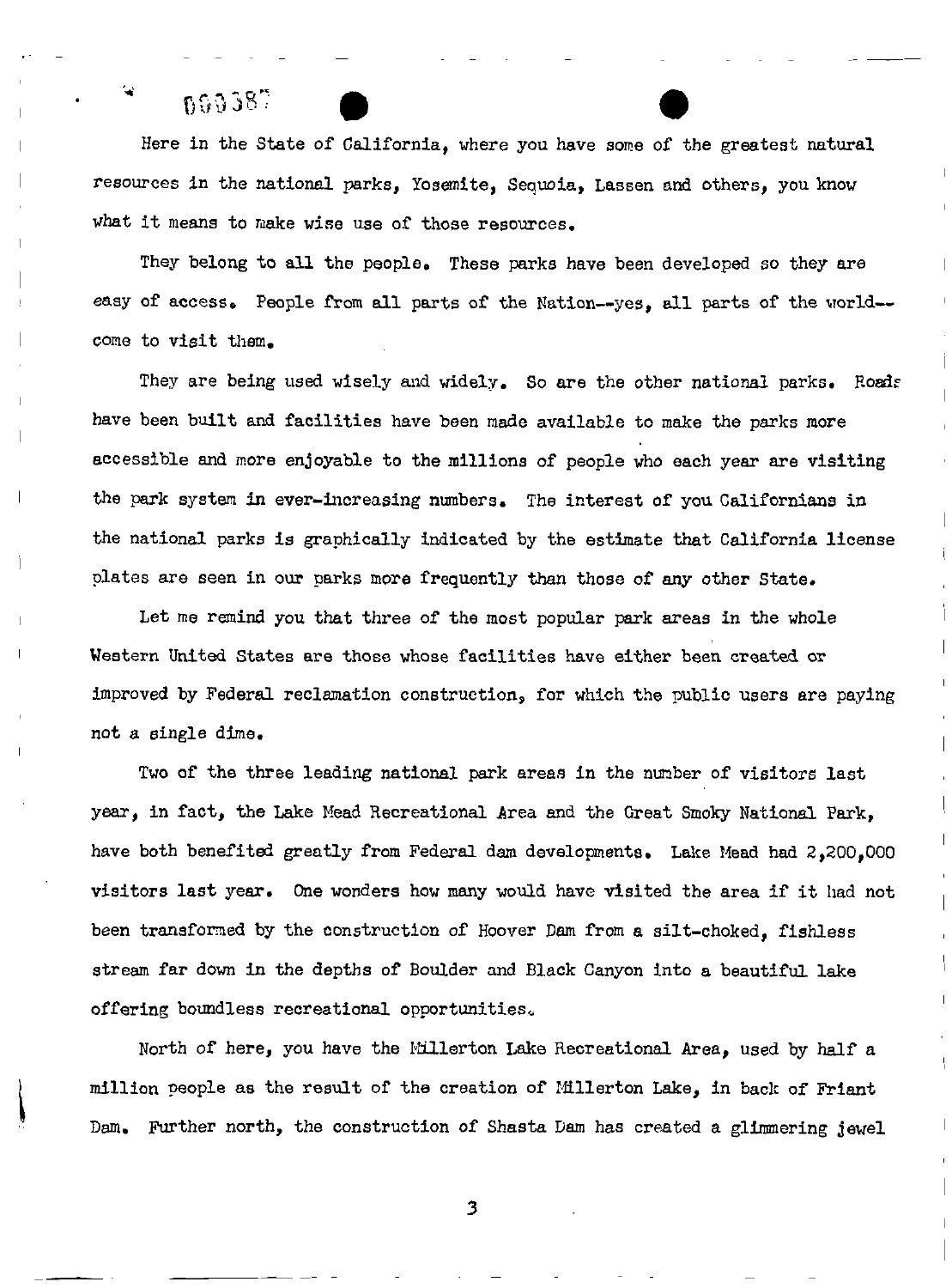### $00038$

in Lake Shasta. In this region the Forest Service has created a recreational area. Already, a new sports fishing industry has been built up around the fabulous Kamloops which thrive in the cold, deep waters of Lake Shasta. And downstream from the dam, the annual salmon run is being gradually revived as cold water from the dam has provided ideal spawning grounds in the shallow sands of the Sacramento River.

If Governor Pinchot was right when he described the purpose of conservation as "the greatest good for the greatest number for the longest time" then what has been done to develop Lake Mead and the vast recreational areas of the Tennessee Valley, all by-products of water project construction, follows the Pinchot doctrine right down the line.

And what has been done in Lake Nead and in the Great Smokies is what we have in mind in Dinosaur National Monument.

As many of you know, the Department recently submitted to Congress a comprehensive plan to enable the five States of the Upper Colorado River Basin to utilize their apportionment of Colorado River water. This plan, known as the Colorado River Storage Project, provides for irrigation of 380,000 acres of land, bringing the benefits of life-giving water, which you in California know so well, to a potentially important productive area.

In our studies and recommendations concerning the Upper Colorado River Project we, of course, realize fully that the downstream States have certain very important rights and we quite agree that these downstream States should have these rights fully recognized and protected in any upstream development.

Included in the plan of the Department for this development is a recommendation that a dam be built at Echo Park. This dam would be inside the boundaries of the Dinosaur National Monument and would flood part of the canyon of the Green River.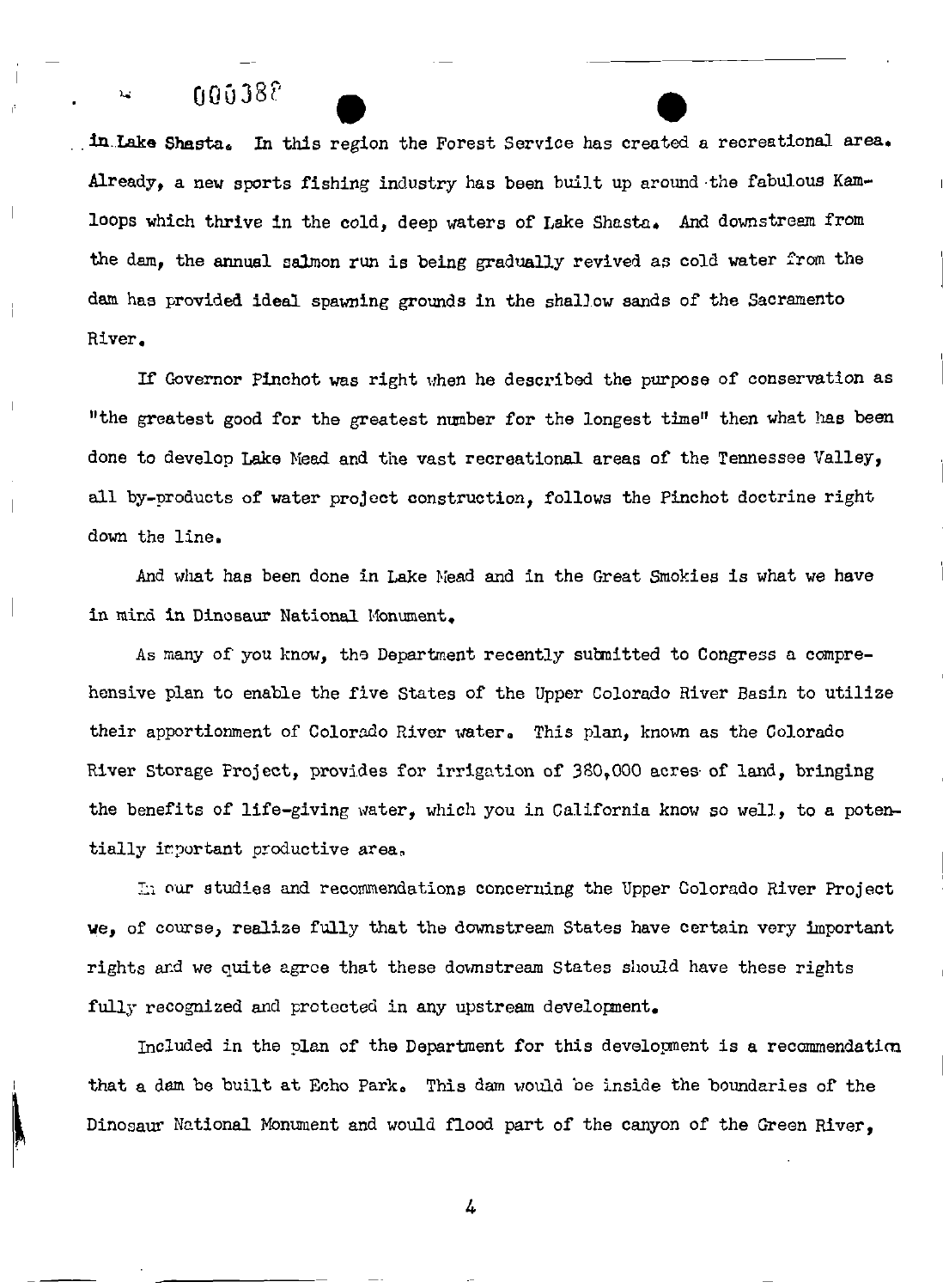#### 666389  $\sim$   $\sim$

and the Yampa River, a tributary of the Colorado. While it will therefore alter the canyon, we do not believe that it will destroy its scenic beauty. The known deposits of dinosaur remains will remain untouched--miles from the reservoir site.

The Echo Park Dam site was personally inspected by Under Secretary Ralph Tudor together with Commissioner of Reclamation W. A. Dexheimer and National Park Director Conrad L. Wirth. After they returned, the Under Secretary reported to me that while there were other alternate sites outside the park, their use would mean a great loss of water from evaporation.

In the deep canyons in Echo Park there will be a minimum of evaporation. The storage area that would be provided by alternate sites would be shallow and the evaporation naturally greater.

Secretary Tudor reached his conclusions on the basis of sound engineering and good logic. He said use of any of the alternate sites wouJd mean the loss of enough water to supply all the needs of a city of over  $600,000$  people. Can we afford to waste that much water? Could you here in California afford to lose that much water?

Let me quote from Mr. Tudor's report. "There would be substantial loss in electric generating capacity if any one of the alternate sites were selected. While this is a matter of economic importance  $I$  do not attach as much weight to it as to the loss of water. The power loss could be replaced by steam power at some increased cost.

"I share the concern of those who would preserve the beauties of the Dinosaur National Monument in their present natural state, but as between a choice of altering the scenery, without destroying it, in a basin which is and will remain rich in scenery, or the irreplaceable loss of enough water to supply all the needs of a city the size of Denver, I believe the conservation of the water in the interest of the Nation is of greatest importance."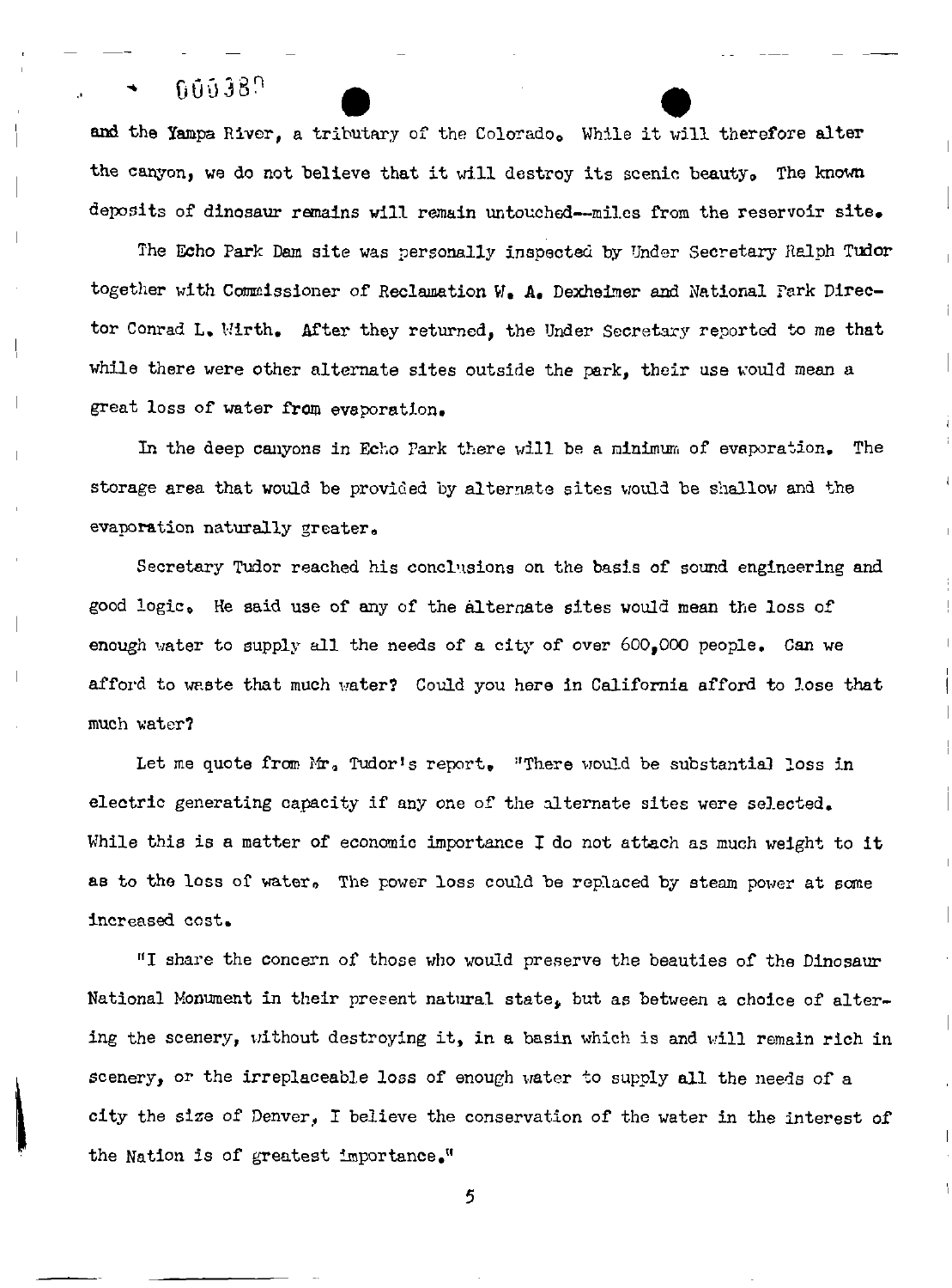#### $-0.053\%$

So, there you have it. Does conservation of that much water justify our decision? We think it does.

Yet, that is not the whole story. As I said before the wise use of a natural resource is to make it available to the people. We have included in the Upper Colorado report an item of  $$21,000,000$  to develop the area around Echo Park Dam within Dinosaur National Monument. We will build roads and facilities to take care of the people who want to go there.

Just as Lake Mead has provided <sup>a</sup> rich opportunity for recreation for hundreds of thousands of people, so we hope will the creation of <sup>a</sup> new lake in the canyon behind Echo Park Dam. Alter the park? Yes. Make it available to more people? Yes. Destroy it? No.

The <sup>12</sup> areas of the National Park System over which the Department has jurisdiction in California have proven to be a major attraction which has drawn millions of visitors to the State each year. Last year, for example, close to five million people visited National Park areas in California.

The number of dollars the traveller spenis is not in itself, of course, the true measure of value park areas have to the Nation. A greater valuation must be placed on the opportunity they offer for healthful relaxation, for spiritual inspiration and for the patriotic stimulation that is part of any tour to one of these spots.

Some people, I sometimes fear, do not understand the true significance of our national parks. There are some, for example, who contend that our parks are only for a selected few who through education or special training are best able to under-I stand and enjoy the grandeur of scenery that a bounteous nature has bestowed.

They would lock up these resources. They oppose vigorously the development of new recreational areas which would result from programs for water resources development providing vital facilities to aid in the economic strengthening of regions lacking sufficient water for agricultural expansion or for industrial development.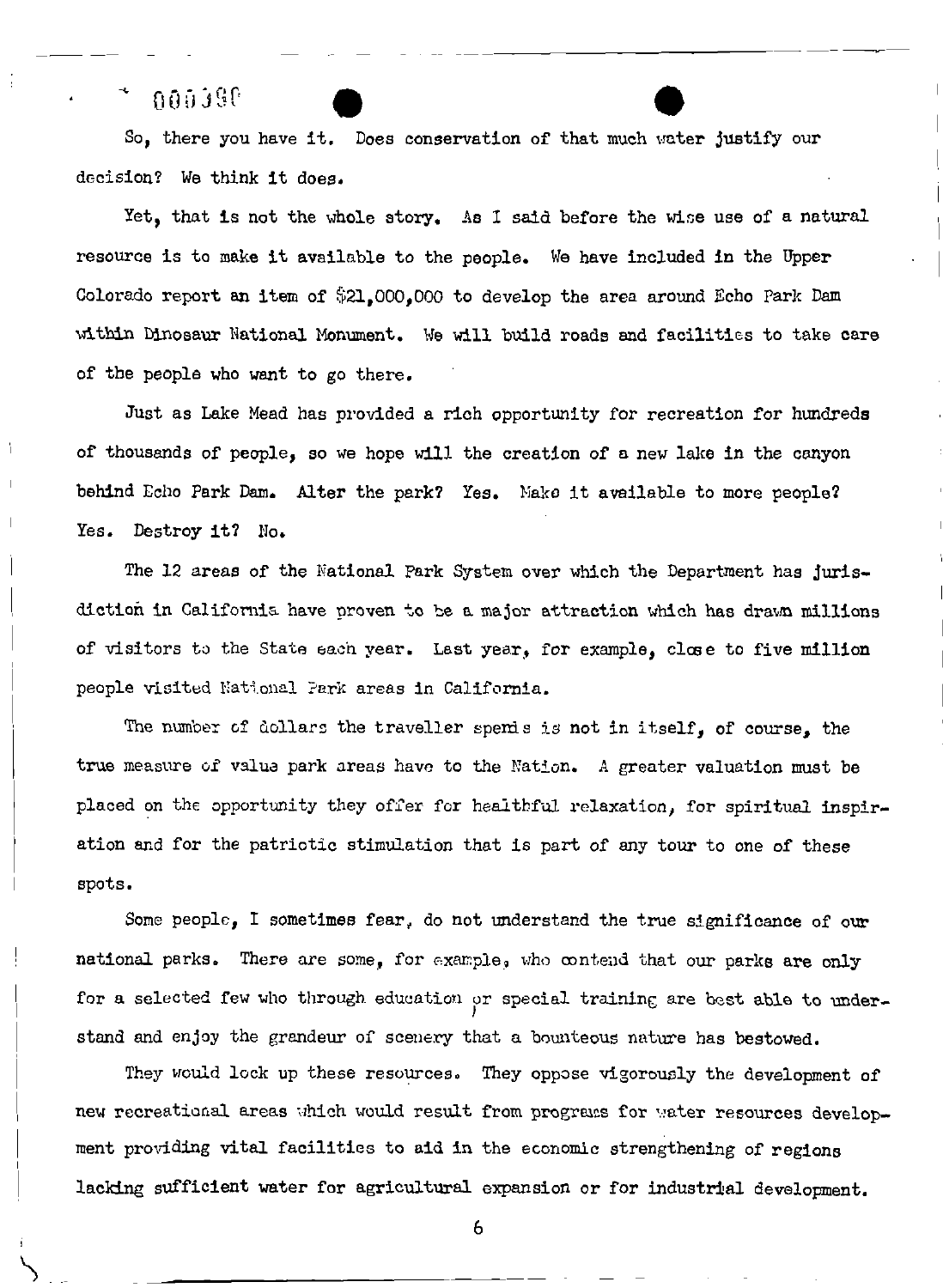### $00039^{\circ}$

 $\cdot$ 

Is this negative approach in the tradition of Gifford Pinchot? This great conservationist during his life was not concerned with cliques or pressure groups. He was dedicated to the ideal of a strong America, which could forge ahead in agriculture, in industry, in business, while at the same time preserving the spiritual or scenic requisites that are integral and necessary for the enrichment of our lives.

The majority of Americans believe in the ideal of <sup>a</sup> park system providing opportunities for the many and not for just <sup>a</sup> few if an analysis of the National Park System visitation is an index.

In 1946, the Park Service recorded 21, 752, <sup>000</sup> visitors. In 1953, the nmnber of visitors more than doubled. This increase of <sup>112</sup> percent is to my way of thinking <sup>a</sup> sure sign that the average American and not the rich and fortunate alone enjoy our parks.

Recreational opportunities on the reservoirs and adjacent lands of the Echo Park project will include picnicing, boating, fishing, swimming, hiking, riding, camping, and sightseeing. These opportunities are not now available to the average tourist.

Only <sup>a</sup> handful of visitors each year actually penetrate the canyon section of the monument where most of the new recreational facilities will be developed.

Conrad L. Wirth, Director of the National Park Service, tells me 22, <sup>334</sup> persons visited Dinosaur National Monument last year. only 3, <sup>000</sup> of them went into the Echo Park section and <sup>500</sup> of these went down the Green River by boat.

Compare that figure--3,000--to the  $2,220,000$  that visited Lake Mead. To the 969, <sup>000</sup> who visited Yosemite. To the 500, <sup>000</sup> who visited Sequoia. To the 225, <sup>000</sup> who visited Mount Lassen.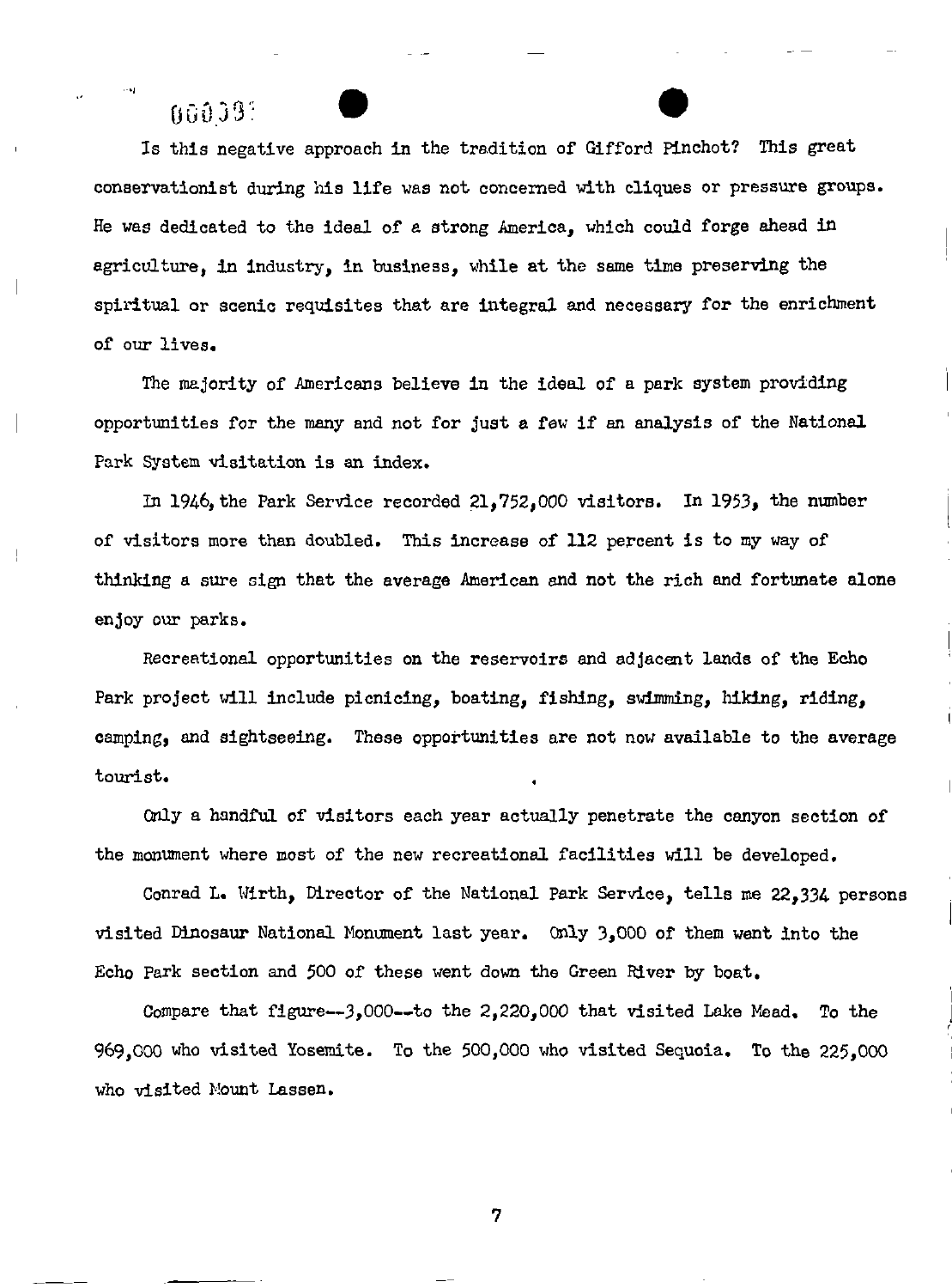#### OO1l39:~

Because of the very difficult nature of the terrain, travel in this most scenic area of the Dinosaur Monument is limited at present to a very limited number of hardy individuals, scientists and others who are interested in rugged geography, geology, paleontology, and related sciences.

When we consider the whole picture, therefore, we find that the Upper Colorado project is vital not only because of direct economic values in developing essential water resources, but because of its indirect values contributing to the enjoyment of nature by <sup>a</sup> larger number of our citizens.

And--I repeat--the Dinosaur bones, the actual prehistoric evidence, will not be inundated. They are miles from the dam site and reservoir on high ground.

By no stretch of the imagination can our recommendation on Echo Park be construed as <sup>a</sup> precedent for the invasion of other existing parks. No one in this administration is going to build a dam in Yosemite, or Yellowstone, or run a pipeline into Crater Lake.

Echo Park and the problem there does not foreshadow the slightest alteration in any other recreational area by a project such as we have outlined.

Here, almost in your own backyard, you have the question of the Santa Margarita storage dam and reservoir. It was the hope of the Department of the Interior that the construction of <sup>a</sup> feasible project in this area would conserve <sup>a</sup> good bit of the water which now runs into the sea and is wasted.

Your fine Senators, Bill Knowland and Tom Kuchel, are striving to obtain congressional authorization for tho construction of the Santa Margarita project. Legal problems have been plentiful. To date these legal difficulties have halted the planning of the Department as far as this project is concerned.

We in Interior are cooperating with the other Government agencies in attempting to find a reasonable solution which will be of help to this part of the State. We will do everything we can to bring this matter to a successful and early conclusion.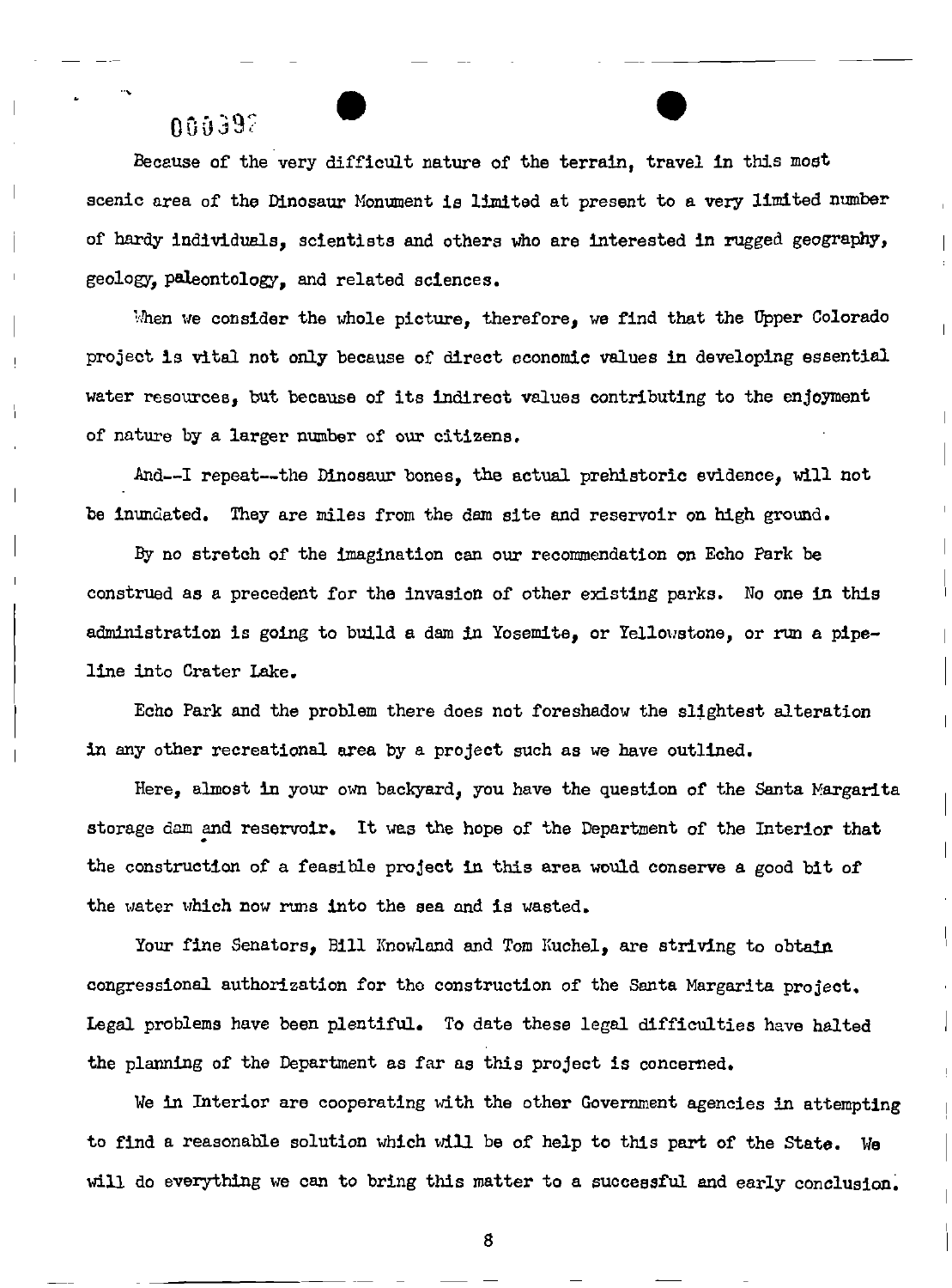### $000000$

We come now to the conservation of the public lands. The matter of the disposal of public domain lands is also a problem of considerable magnitude in California. When one talks with people who have had occasion in the past to do business with our Bureau of Land Management, the impression is gained that the Bureau attempts to find reasons for denying applications.

I can assure you this will not be the future policy of the Department.

We will attempt to act on the applications as rapidly as possible under the requirements laid down by Congress. It is our determination that a vigorous effort will be made to advance and enlarge the surveying and classification of the public lands.

This will be done in order to determine whether they are available for entry. It is hoped that under such a policy we will be able to not only to expedite the handling of land matters but assure that steps are taken to put the land to its best use, recognizing in all cases that there must be a balance between individual and national interests.

In order that this may be accomplished. I have had the operations and organization of the Bureau carefully analyzed. I recently approved the recommendations of a survey team for making the operation of the Bureau more efficient and effective.

You have read in the newspapers recently that a conference was held between officials of the Department of the Interior and the California Mater Project Authority relative to the proposed sale of the Central Valley Project to the State of California.

Iet me make very plain--the Department has not hung a "for sale" sign on this very successful Federal venture into power, irrigation and flood control.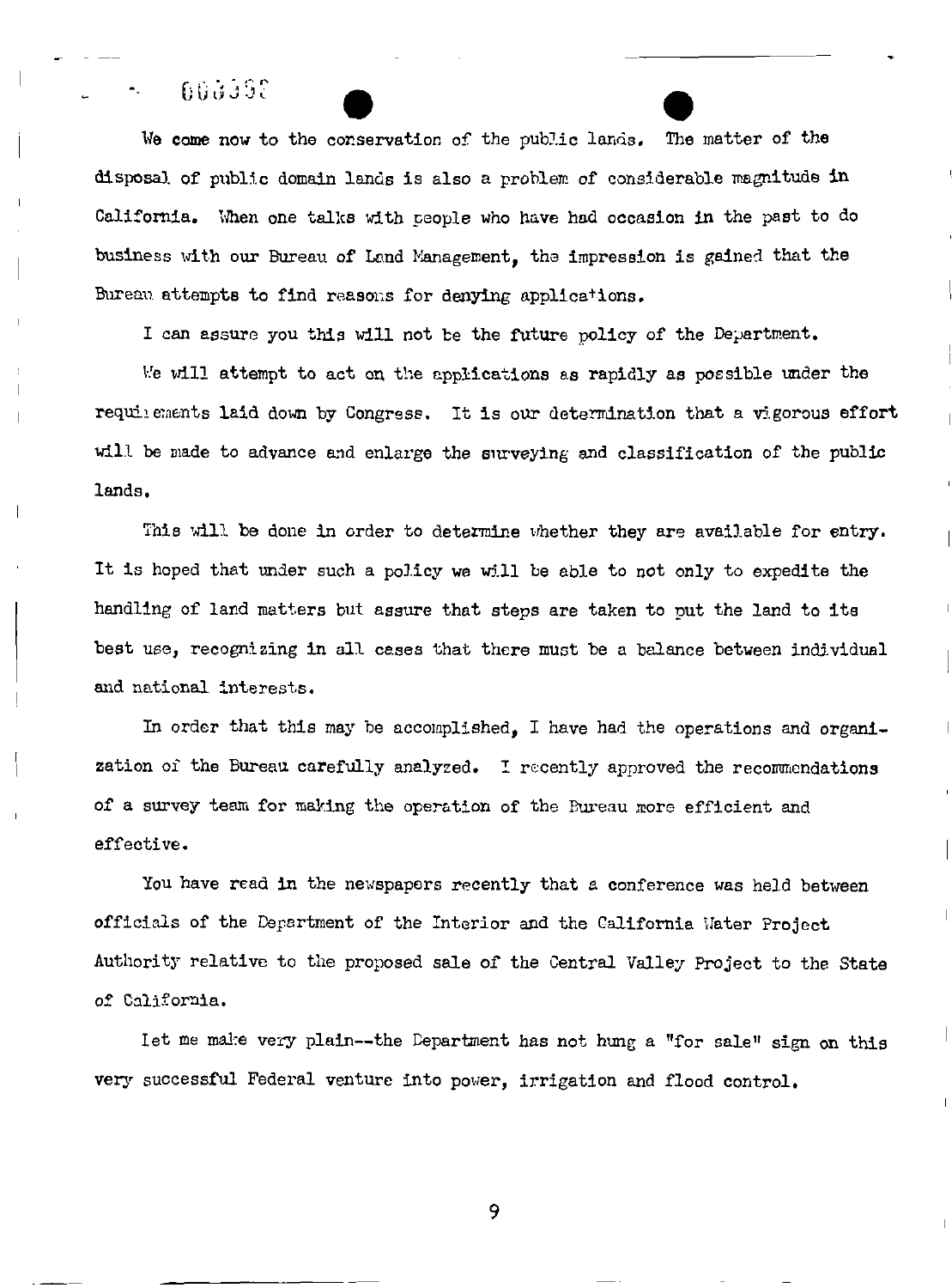## $0.0014$

<sup>A</sup> group of your State officials, representing the California Hater Project Authority, came to my office to ask if the Federal Government would sell the project hudhority, came to my office to ask if the rederal dovernment would self the projection of the said---and I repeat---we will listen attentively to any proposal of California.

I have made it clear in the preliminary negotiations, however, that the Federal Government must receive for the project the money it has put into the project, less what is known as the nonreimbursable items. These are the costs normally borne by the Federal Government for such things as flood control, navigation and recreation.

The Federal Government will not expect a profit. Neither will it expect a loss. We do not contemplate a "bargain basement transaction".

Here again you have two groups in your State--and in some parts of the Nation, too--who are at opposite ends of the poles in their thinking on Central Valley. Some would have it sold to California at a very low price. Others want the Federal Government to hold it forever.

Between these extremes, I am sure, is an answer which will be equitable to both the State of California and to the Federal Government.

Let me tell you about a conservation project that is close to my heart. It is in my home State of Oregon and it is <sup>a</sup> project which reflects my thinking. In my term as Governor we set out to reforest 300, <sup>000</sup> acres of land on which millions of feet of virgin Douglas fir had been destroyed by fire.

The people of Oregon voted  $(10, 500, 000$  in bonds to finance this venture. They did not ask the Federal Government for help. They did it on their own. We started this job in <sup>1949</sup> and are planting in blocks of 10, <sup>000</sup> to 20, <sup>000</sup> acres with corridors 1, <sup>000</sup> and 1, <sup>500</sup> yards wide to be used for access roads and fire breaks.